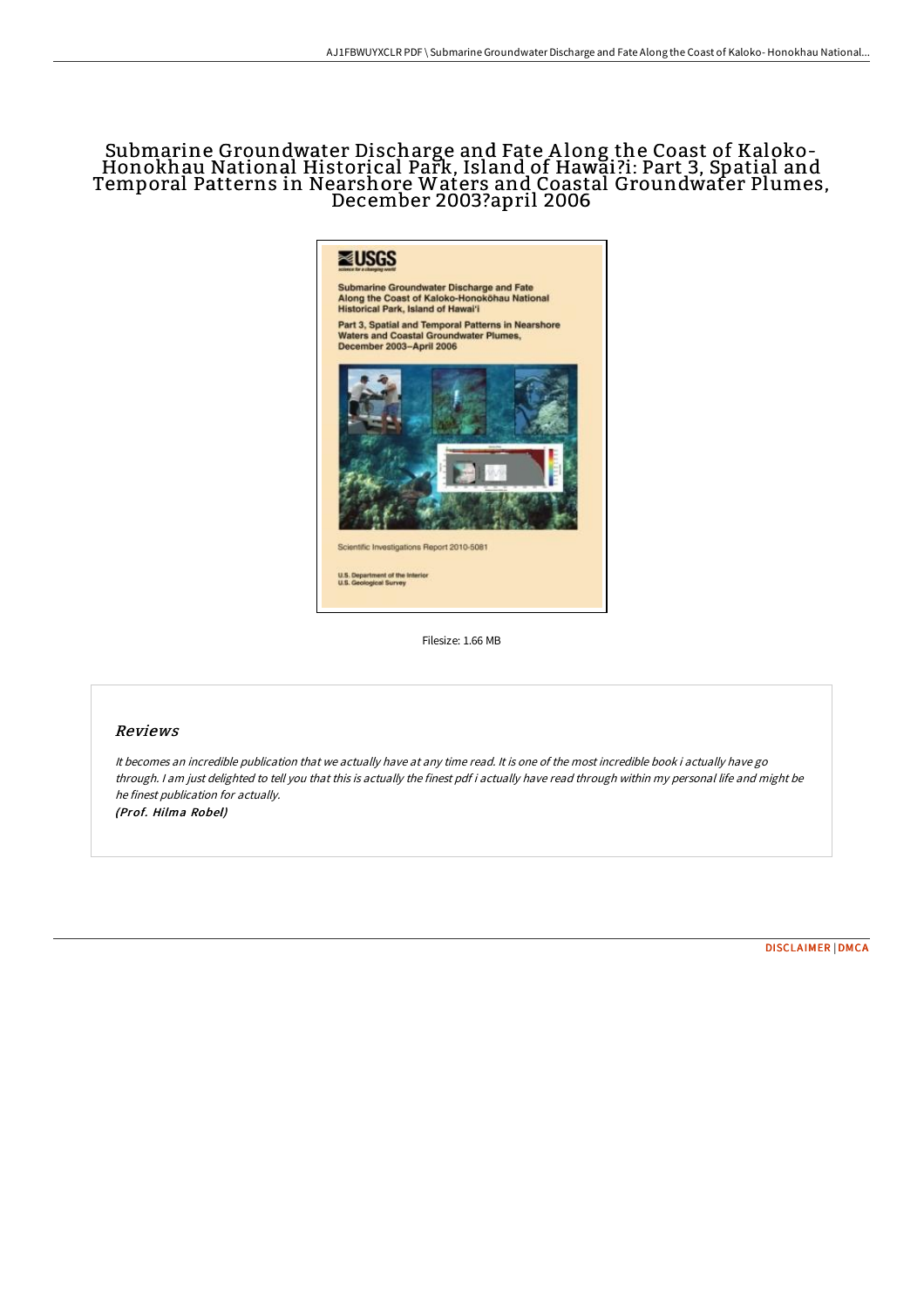## SUBMARINE GROUNDWATER DISCHARGE AND FATE ALONG THE COAST OF KALOKO-HONOKHAU NATIONAL HISTORICAL PARK, ISLAND OF HAWAI?I: PART 3, SPATIAL AND TEMPORAL PATTERNS IN NEARSHORE WATERS AND COASTAL GROUNDWATER PLUMES, DECEMBER 2003?APRIL 2006



Createspace Independent Publishing Platform, United States, 2014. Paperback. Condition: New. Language: English . Brand New Book \*\*\*\*\* Print on Demand \*\*\*\*\*. During seven surveys between December 2003 and April 2006, 1,045 depth profiles of surface water temperature and salinity were collected to examine variability in water column properties and the influence of submarine groundwater discharge (SGD) on the nearshore waters and coral reef complex of Kaloko-Honokohau National Historical Park, Island of Hawai i.

 $\mathbf{m}$ Read Submarine Groundwater Discharge and Fate Along the Coast of Kaloko- Honokhau National Historical Park, Island of Hawai?i: Part 3, Spatial and Temporal Patterns in Nearshore Waters and Coastal [Groundwater](http://albedo.media/submarine-groundwater-discharge-and-fate-along-t-1.html) Plumes, December 2003?april 2006 Online

B. Download PDF Submarine Groundwater Discharge and Fate Along the Coast of Kaloko- Honokhau National Historical Park, Island of Hawai?i: Part 3, Spatial and Temporal Patterns in Nearshore Waters and Coastal [Groundwater](http://albedo.media/submarine-groundwater-discharge-and-fate-along-t-1.html) Plumes, December 2003?april 2006